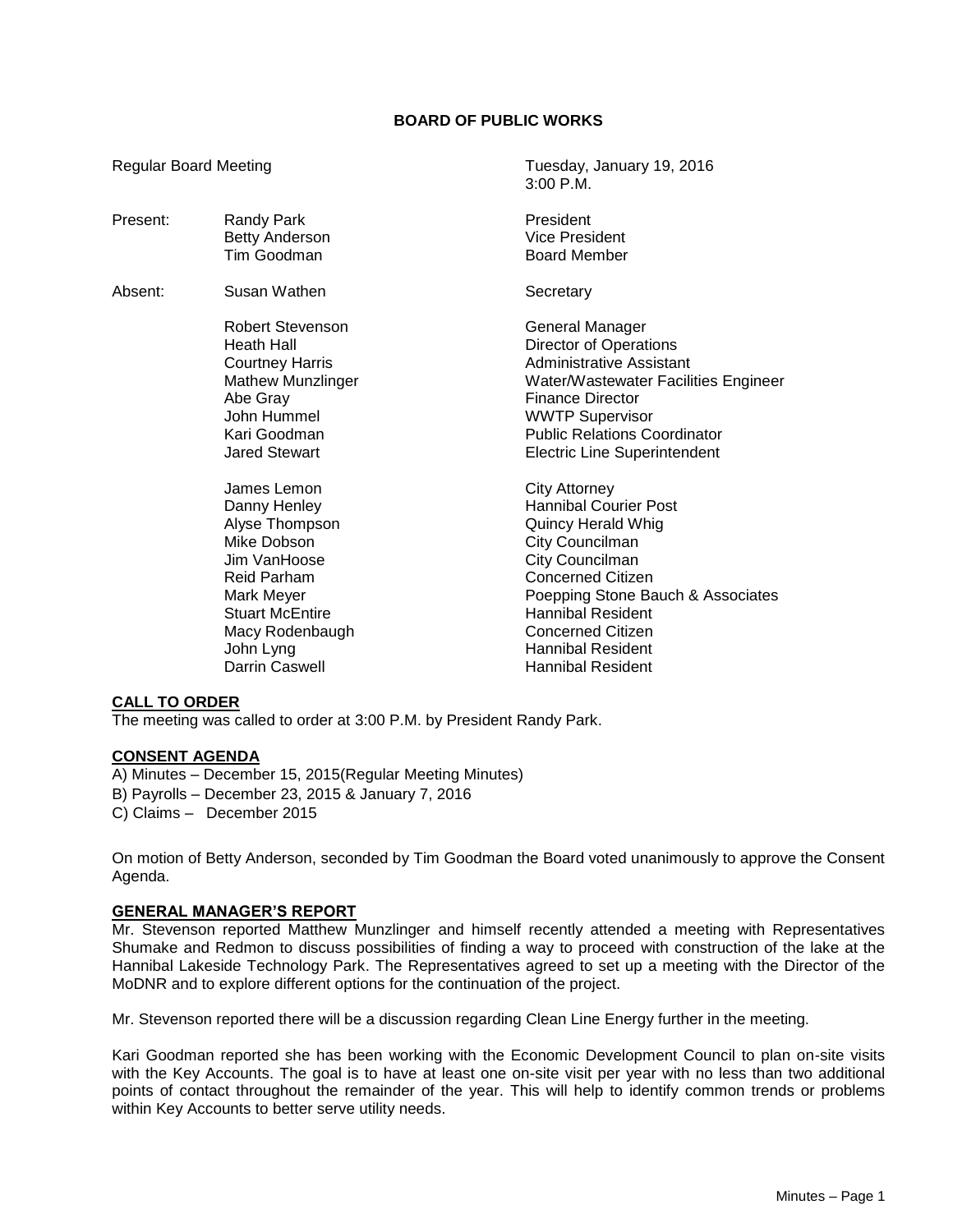Mr. Stevenson reported the HBPW has two retirees for the month of January. The retirees include Jackie Stephens, Wastewater Treatment Plant, and Dan David, Sewer Foreman.

Kari Goodman noted at the beginning of 2016, all HBPW employees voted for the 2015 Star Performer of the Year. This winner is chosen from a pool of all quarterly Star Performer winners throughout 2015. With an outstanding number of peer votes, Emily Dexheimer (Business) won the 2015 Star Performer.

### **OPERATION'S REPORT**

Heath Hall reported the sump pump inspection/meter change outs began around Labor Day in the Lake Apollo area. Here are the latest statistics as of 1/15/15.

- Mailed out 612 questionnaires to customers in late August
- 415 Surveys have been returned
- 518 Inspections (approximately 85%) have been performed by BPW crews
- 19 were found to have sump pumps draining into the sanitary sewer system
- 11 of the 19 have been repaired and approved by the Building Inspector

Heath Hall reported Trekk has completed smoking of the entire Lake Apollo area, and in house crews are working on making the repairs as weather allows. The HBPW is making contact with private home owners that are responsible for making repairs.

Heath Hall reported the Electric Department received the design for the Water Treatment Plant underground conversion project. The crew will begin to install conduit in the next few weeks as the weather allows.

Heath Hall reported outages were down for the month of December, and the current availability rate for the last 12 months is 99.995%.

Heath Hall reported the Water Crew has repaired a total of 12 leaks during the month of December.

Heath Hall reported the Sewer Crew was able to clean **6,769 feet**, and televise **4,932 feet**. The total footage cleaned during the year was 122,425 feet. Mr. Hall noted there was a shift in priorities this year attributed to the Lake Apollo project and the crew did not meeting their stated goals.

Heath Hall reported the Wastewater Treatment Plant had a maximum day of 15.26 million gallon per day due to high river levels.

Heath Hall reported Matthew Jones, activated the iVUE based Service Order interface on Monday, January 18<sup>th</sup>. This software will enable the staff to work through mobile workforce.

Heath Hall reported Bluebird Network has finished installing Fiber, and will now begin installing the conduit as the agreement stated.

## **FINANCIAL REPORT**

Abe Gray presented the Board with the financial results for the month of December 2015 and year to date results.

## **Revised Annual Report – Abe Gray**

Abe Gray presented and discussed the revised Annual Report including Basic Financial Statements and Management's Discussion and Analysis For the Fiscal Year Ending June 30, 2015.

### **PROJECTS REPORT**

Mathew Munzlinger presented the Board with an updated progress report of ongoing projects. This includes projects from the Water System and Water Treatment Plant, as well as the Sewer System and Wastewater Treatment Plant. Mr. Munzlinger noted the progress of these projects and studies is acceptable and will continue as weather permits.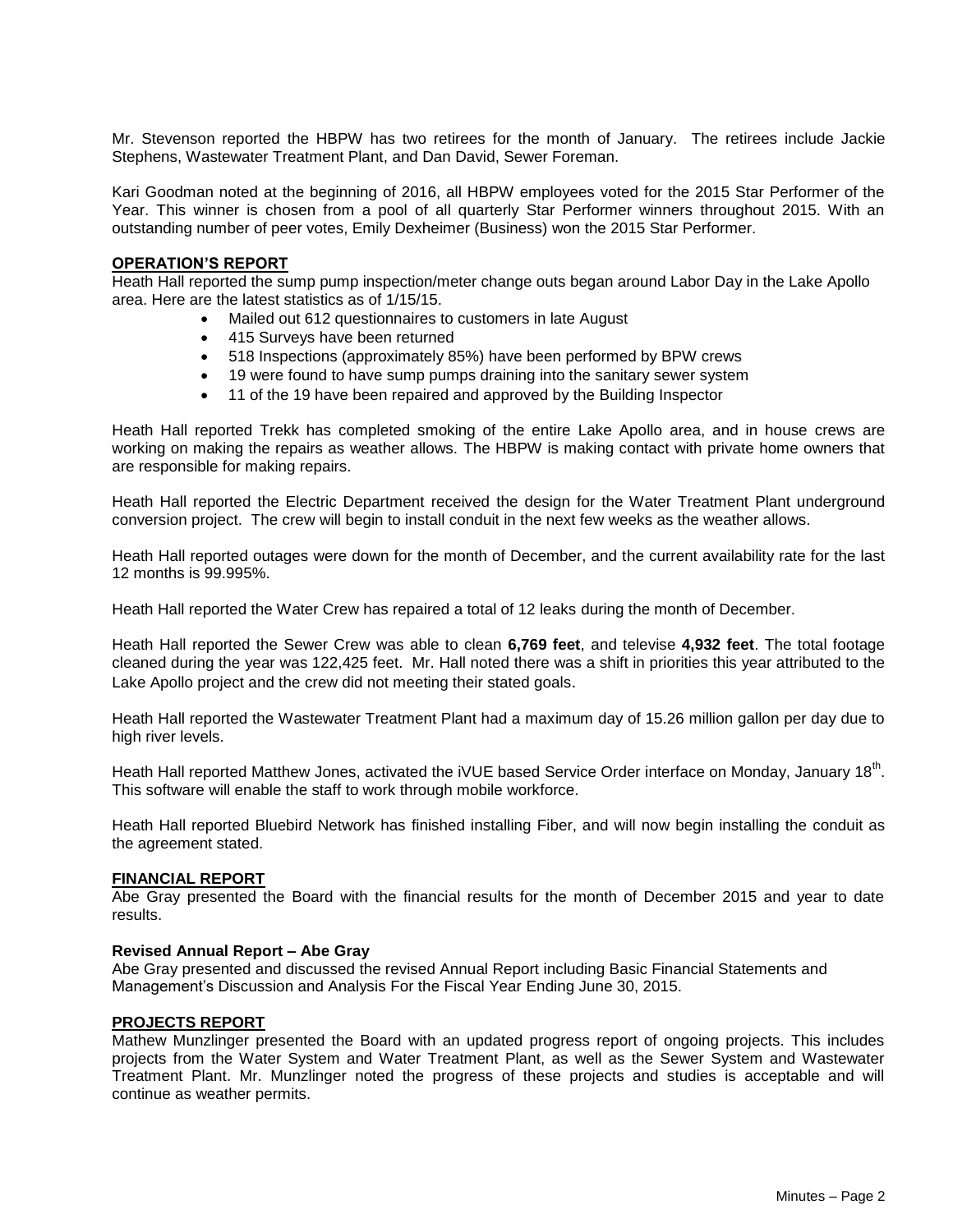On motion of Tim Goodman, seconded by Betty Anderson, the Board voted unanimously to approve the Regular Reports.

# **NEW BUSINESS**

# **CA WITH CLEAN LINE ENERGY**

Mr. Stevenson reported representatives from Clean Line Energy, Inc. will be making a presentation during the closed session portion of the meeting. Mr. Stevenson noted they will be discussing prices and details of an offer they are making to the City. A Confidentiality Agreement will need to be approved by the Board, and signed by the Board President at this time. Mr. Stevenson recommends approval of the Confidentiality Agreement.

On motion of Tim Goodman, seconded by Betty Anderson, the Board voted unanimously to approve the Confidentiality Agreement with Clean Line Energy.

### **EEI MASTER AGREEMENTS**

Mr. Stevenson presented four EEI Master Agreement Cover Sheets for approval. The Agreements are tools necessary to move to a self-managed power supply plan. The Agreements have been solicited from five power supply entities. Mr. Stevenson noted the intention is to use these four right away to solicit power supply proposals for the first year of our self-managed plan which begins June 1, 2017. Mr. Stevenson noted these agreements must also be approved by the City Council and he recommends approval of all four agreements as presented.

On motion of Betty Anderson, seconded by Tim Goodman, the Board voted unanimously to approve the EEI Master Agreements.

### **STUART LINK APPEAL ON PATEL BILL**

Mr. Stevenson reported during the construction of a new hotel building in downtown Hannibal in the summer of 2015, the Electric Department had to relocate several poles and conductors of a primary circuit at the property due to the building owner's request. The HBPW staff met with the owner's representative to determine the scope of the relocation and provided an estimate of cost. Upon actual construction the HBPW crew ran into unanticipated rock and other difficulties that caused a rise of the estimate by \$3-4,000 dollars. The HBPW sent an invoice for the actual costs in accordance with the published Schedule of Fees and Charges. The contractor has asked the bill to be reduced because it exceeded the estimate. Mr. Stevenson noted by Board policy he has no authority to reduce the charges calculated as actual costs according to the HBPW published schedule. The Board declined to intervene.

# **SPECIAL REPORTS**

### *5 YEAR PLAN*

Heath Hall presented the preliminary for FY 2015-2016 and beyond 5 Year Plan, which is intended to show all proposed capital projects for the next five fiscal years. After Board approval, the document will go to Planning and Zoning on March 17, 2016 for their approval. The City Council also approves the 5 Year Plan for all City Departments. The plan was presented only for review and comment, and will be presented at the February 2016 Board Meeting for approval.

### **CITY ATTORNEY – PENDING MATTERS**

NONE

### **COMMENTS FROM AUDIENCE**

Reid Parham, spoke on behalf of his family that are landowners in Ralls County regarding Clean Line Energy. Mr. Parham believes there will not be cheaper electricity, the jobs promised will not be guaranteed for Hannibal residents, and stated they will not receive fair compensation for their land if the HBPW makes an agreement with Clean Line Energy.

Martin Myer, Hannibal resident, provided a handout and asked questions regarding personal property rights and the approval of Clean Line Energy.